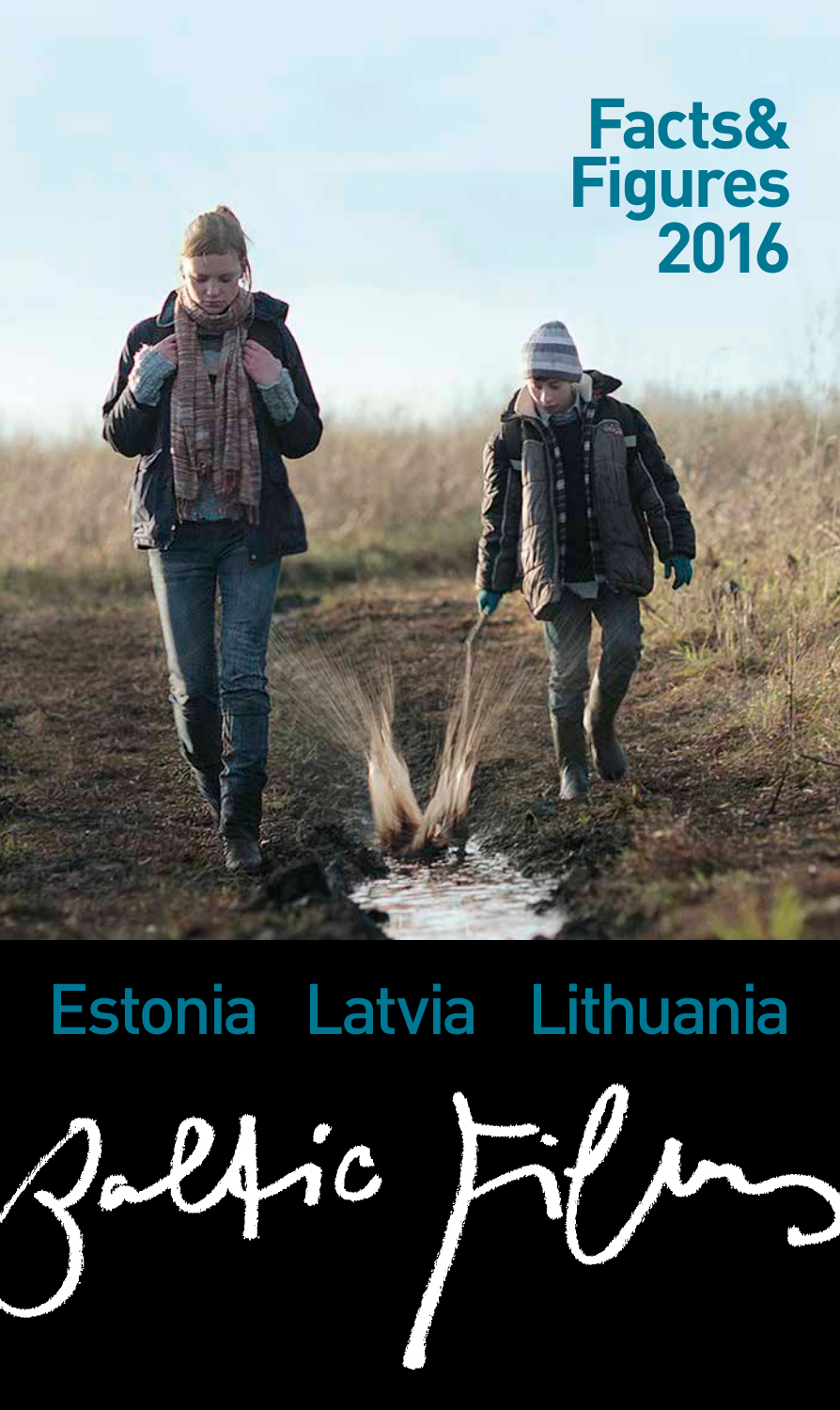### **Figures 2016**

#### **ANNUAL STATE SUPPORT FOR FILM INDUSTRY 2012-2016**

|      | Ministry of<br>Culture | Cultural<br>Endowment | Estonian<br>Film Institute | Total      |
|------|------------------------|-----------------------|----------------------------|------------|
|      | <b>EUR</b>             | <b>EUR</b>            | <b>EUR</b>                 | <b>EUR</b> |
| 2012 | 1063288                | 1 664 001             | 3 4 3 4 3 8 4              | 6 161 673  |
| 2013 | 571 000                | 1 732 822             | 3824938                    | 6 128 760  |
| 2014 | 341 000                | 1921296               | 4692311                    | 6954607    |
| 2015 | 725 390                | 1 673 159             | 4842174*                   | 7 240 723  |
| 2016 | 640 000                | 2004779               | 7745833*                   | 10 390 612 |

\* includes Estonian Republic 100 Years film production support

#### **CINEMA PREMIERES 2011-2015**

|      | Domestic | European | <b>USA</b> | Other | Total |
|------|----------|----------|------------|-------|-------|
| 2011 | 23       | 71       | 117        | 6     | 217   |
| 2012 | 24       | 86       | 109        | 9     | 228   |
| 2013 | 22       | 80       | 121        | 12    | 235   |
| 2014 | 21       | 103      | 106        | 13    | 243   |
| 2015 | 32       | 113      | 119        | 12    | 276   |

#### **DOMESTIC FILMS PRODUCED 2011-2015**

|      | Feature<br>films | Animation | Documentaries | Shorts | Total |
|------|------------------|-----------|---------------|--------|-------|
| 2011 | $\mathbf{z}$     | 6         | 35            | 5      | 53    |
| 2012 | 10               | 8         | 34            | 4      | 56    |
| 2013 | 7                | 7         | 30            | っ      | 44    |
| 2014 | 6                | 8         | 28            | 7      | 49    |
| 2015 | -                | 5         | 43            | 8      |       |

#### **NUMBER OF CINEMAS 2011-2015**

|      | Screening<br>places (all) | Permanently<br>working cinemas | <b>Multiplex</b><br>cinemas | <b>Screens</b> | Digital<br>screens |
|------|---------------------------|--------------------------------|-----------------------------|----------------|--------------------|
| 2011 | 49                        | 12                             | 3                           | 74             | 18                 |
| 2012 | 45                        | 10                             | 3                           | 70             | 18                 |
| 2013 | 45                        | 10                             | 3                           | 70             | 29                 |
| 2014 | 48                        | 11                             | 3                           | 81             | 51                 |
| 2015 | 49                        | 11                             | 3                           | 81             | 56                 |



# Facts&<br>Figures<br>2016

#### **FILMS SCREENED (all) 2011-2015**

| Domestic films  |       |            |                |                 |
|-----------------|-------|------------|----------------|-----------------|
|                 | Films | Admissions | <b>GBO EUR</b> | Market<br>share |
| 2011            | 48    | 171391     | 550 324        | 6.94            |
| 2012            | 49    | 195844     | 761 097        | 7.57            |
| 2013            | 50    | 151 398    | 581 259        | 5.90            |
| 2014            | 28    | 123 065    | 520 488        | 4.73            |
| 2015            | 64    | 350 635    | 1 435 253      | 11,33           |
| <b>European</b> |       |            |                |                 |

|      | Films | Admissions | <b>GBO EUR</b> | Market<br>share |  |
|------|-------|------------|----------------|-----------------|--|
| 2011 | 126   | 272 256    | 1 103 189      | 10,52           |  |
| 2012 | 166   | 399 327    | 1 739 504      | 15.44           |  |
| 2013 | 153   | 346 177    | 1524913        | 13.53           |  |
| 2014 | 148   | 518 733    | 2394119        | 19.95           |  |
| 2015 | 159   | 701 793    | 3 410 303      | 21.91           |  |
| USA  |       |            |                |                 |  |

|      | Films | Admissions | <b>GBO EUR</b> | Market<br>share |
|------|-------|------------|----------------|-----------------|
| 2011 | 164   | 1997556    | 8 278 635      | 80.83           |
| 2012 | 166   | 1945 205   | 8743348        | 75,19           |
| 2013 | 158   | 1990330    | 9 332 041      | 77.79           |
| 2014 | 157   | 1765517    | 8824290        | 67,90           |
| 2015 | 140   | 1961698    | 10 263 837     | 63.42           |

Other

|      | Films | Admissions | <b>GBO EUR</b> | Market<br>share |
|------|-------|------------|----------------|-----------------|
| 2011 | 13    | 30 025     | 119 167        | 1,21            |
| 2012 | 14    | 46 619     | 185 189        | 1.80            |
| 2013 | 15    | 70 648     | 372 117        | 2.76            |
| 2014 | 20    | 192889     | 1015686        | 7.42            |
| 2015 | 16    | 79 156     | 457 346        | 2.56            |
|      |       |            |                |                 |

| <b>Total All Films</b> |       |            |                |                    |
|------------------------|-------|------------|----------------|--------------------|
|                        | Films | Admissions | <b>GBO EUR</b> | Adm. per<br>Capita |
| 2011                   | 351   | 2 471 228  | 10 051 315     | 1,80               |
| 2012                   | 395   | 2586995    | 11 429 139     | 1,96               |
| 2013                   | 376   | 2 558 553  | 11810329       | 1,93               |
| 2014                   | 353   | 2 600 204  | 12 754 583     | 1,97               |
| 2015                   | 379   | 3 093 281  | 15 566 739     | 2,36               |

#### **AVERAGE TICKET PRICE 2011-2015**

|      | EUR |
|------|-----|
| 2011 | 4.1 |
| 2012 | 4.4 |
| 2013 | 4,6 |
| 2014 | 4.9 |
| 2015 | 5,0 |

#### **TOP TEN 2015**

| Title                                              | Country of Origin | Admissions | <b>GBO EUR</b> | Format |
|----------------------------------------------------|-------------------|------------|----------------|--------|
| <b>Minions</b>                                     | US                | 156 104    | 714820         | 3D     |
| 1944                                               | EE/FI             | 115 599    | 508 761        |        |
| Fast & Furious 7                                   | US/JP             | 99 552     | 536 754        |        |
| Spectre                                            | GB/US             | 96862      | 586 382        |        |
| Supilinna salaselts/The Secret Society of Souptown | EE/FI             | 90 746     | 325 007        |        |
| <b>Fifty Shades of Grey</b>                        | US                | 85 037     | 460 587        |        |
| Inside Out                                         | US                | 76 218     | 335 197        | 3D     |
| Hotel Transylvania 2                               | US                | 69866      | 326 036        |        |
| Jurassic World                                     | US                | 63745      | 387869         | 3D     |
| Star Wars: The Force Awakens                       | US                | 60 386     | 428 445        | 3D     |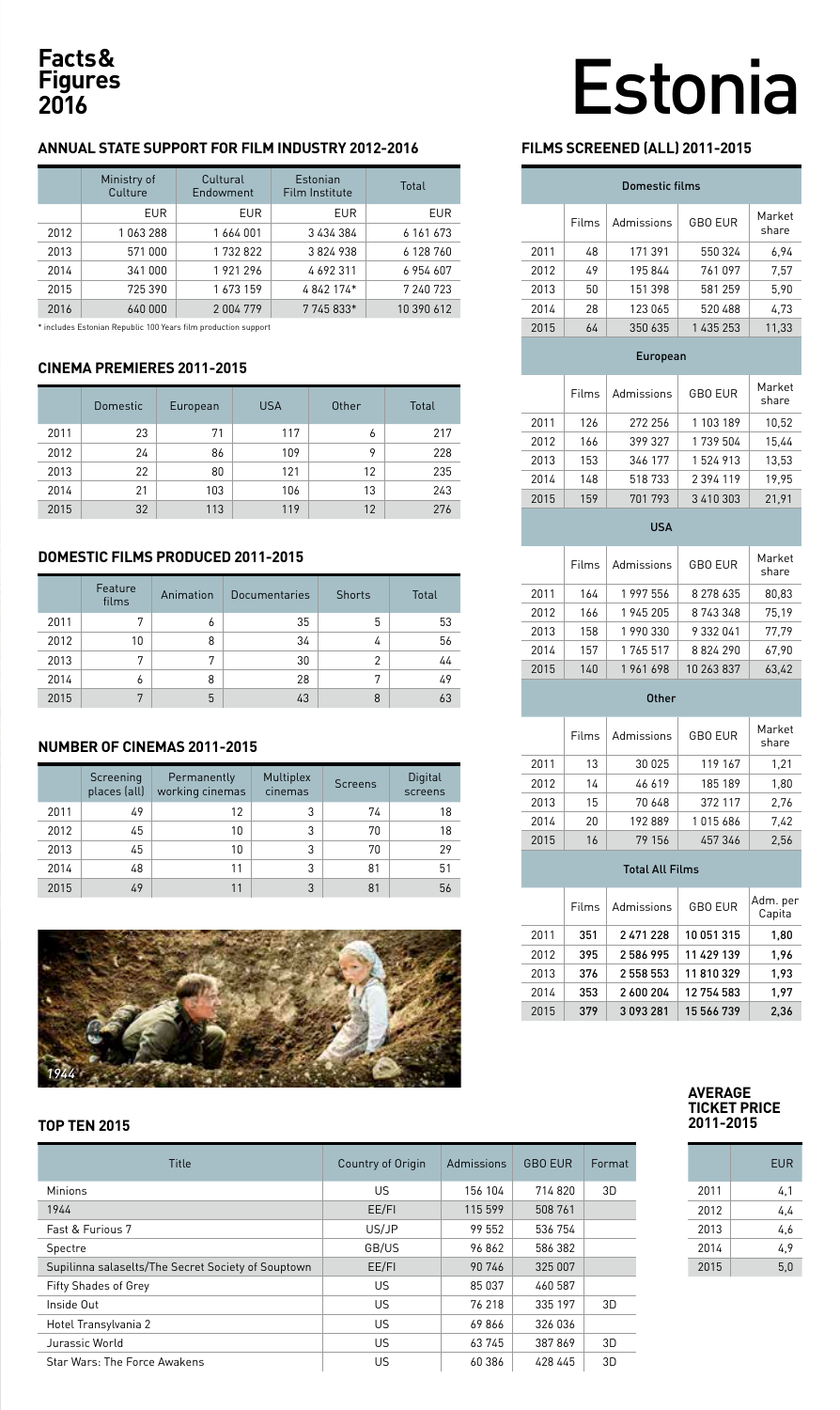#### Facts&<br>Figures<br>2016 **Figures 2016**

#### **ANNUAL STATE SUPPORT FOR FILM INDUSTRY 2012-2016**

|      | National Film Centre<br>of Latvia | <b>Culture Capital</b><br>Foundation | Total      |
|------|-----------------------------------|--------------------------------------|------------|
|      | <b>EUR</b>                        | <b>EUR</b>                           | <b>EUR</b> |
| 2012 | 1 514 323                         | 540 455                              | 2054778    |
| 2013 | 2086496                           | 567 679                              | 2654175    |
| 2014 | 3517121                           | 789 609                              | 4 306 730  |
| 2015 | 4891600*                          | 856 229                              | 5747829    |
| 2016 | 5846065*                          | 855 854                              | 6701919    |

\* includes Latvian Republic 100 Years film production support

#### **CINEMA PREMIERES 2011-2015**

|      | Domestic | European | <b>USA</b> | Other | Total |
|------|----------|----------|------------|-------|-------|
| 2011 | 28       | 116      | 117        | 42    | 303   |
| 2012 | 24       | 66       | 106        | 4     | 200   |
| 2013 | 27       | 50       | 116        | 27    | 220   |
| 2014 | 51       | 66       | 89         | 13    | 219   |
| 2015 | 25       | 116      | 133        | 16    | 291   |

#### **DOMESTIC FILMS PRODUCED 2011-2015**

|      | Feature<br>films | Animation | <b>Documentaries</b> | Shorts | Total |
|------|------------------|-----------|----------------------|--------|-------|
| 2011 | $5*$             | 4         | 17                   |        | 28    |
| 2012 | 6                | 8         | 8                    | 2      | 24    |
| 2013 | 4                | 3         | 18                   | 2      | 27    |
| 2014 | $7**$            | 11        | 30                   | 4      | 52    |
| 2015 | 3                |           | 23                   | 16     | 56    |

\* 1 Feature length animation \*\* 2 Feature length animation

#### **NUMBER OF CINEMAS 2011-2015**

|      | Screening<br>places (all) | Permanently<br>working cinemas | <b>Multiplex</b><br>cinemas | Screens | Digital<br>screens |
|------|---------------------------|--------------------------------|-----------------------------|---------|--------------------|
| 2011 | 26                        | 17                             | 4                           | 63      | 15                 |
| 2012 | 25                        | 17                             | 4                           | 62      | 28                 |
| 2013 | 32                        | 14                             | 4                           | 66      | 36                 |
| 2014 | 29                        | 15                             | 4                           | 64      | 44                 |
| 2015 | 22                        | 16                             | 4                           | 58      | 57                 |



#### **FILMS SCREENED (all) 2011-2015**

| Domestic films |       |            |                |                 |  |  |
|----------------|-------|------------|----------------|-----------------|--|--|
|                | Films | Admissions | <b>GBO EUR</b> | Market<br>share |  |  |
| 2011           | 70    | 92 386     | 135 496        | 4,48            |  |  |
| 2012           | 56    | 103 040    | 284 317        | 4.51            |  |  |
| 2013           | 97    | 143 379    | 228 368        | 6,03            |  |  |
| 2014           | 109   | 175 207    | 443717         | 7,58            |  |  |
| 2015           | 92    | 103 598    | 239 879        | 4.39            |  |  |

|      | <b>European</b> |            |                |                 |  |  |  |
|------|-----------------|------------|----------------|-----------------|--|--|--|
|      | Films           | Admissions | <b>GBO EUR</b> | Market<br>share |  |  |  |
| 2011 | 156             | 192 435    | 870 260        | 9.34            |  |  |  |
| 2012 | 157             | 445 919    | 1802817        | 19.50           |  |  |  |
| 2013 | 231             | 267 900    | 1 114 170      | 11,27           |  |  |  |
| 2014 | 210             | 493 570    | 2 201 469      | 21,36           |  |  |  |
| 2015 | 256             | 442 171    | 2 005 353      | 18.75           |  |  |  |
|      |                 | USA        |                |                 |  |  |  |

|      | Films | Admissions | <b>GBO EUR</b> | Market<br>share |
|------|-------|------------|----------------|-----------------|
| 2011 | 194   | 1675126    | 6802103        | 81.27           |
| 2012 | 149   | 1718729    | 7560592        | 75.17           |
| 2013 | 191   | 1768 158   | 7998473        | 74.36           |
| 2014 | 170   | 1 503 833  | 6845648        | 65.07           |
| 2015 | 164   | 1 750 281  | 8 6 3 4 1 0 3  | 74.24           |
|      |       |            |                |                 |

**Other** 

#### Films Admissions GBO EUR Market share 2011 51 101 202 580 911 4,91 2012 22 18 654 108 015 0,82 2013 77 198 249 968 874 8,34 2014 47 138 521 686 497 5,99 2015 45 61 662 287 529 2,62

| <b>Total All Films</b> |       |               |                |                    |  |  |  |
|------------------------|-------|---------------|----------------|--------------------|--|--|--|
|                        | Films | Admissions    | <b>GBO EUR</b> | Adm. per<br>Capita |  |  |  |
| 2011                   | 471   | 2061149       | 8388770        | 1,00               |  |  |  |
| 2012                   | 384   | 2 2 8 4 3 4 2 | 9755740        | 1,13               |  |  |  |
| 2013                   | 596   | 2 377 686     | 10 309 885     | 1,18               |  |  |  |
| 2014                   | 536   | 2 311 131     | 10 177 331     | 1,16               |  |  |  |
| 2015                   | 557   | 2 3 5 7 7 1 2 | 11 166 864     | 1.20               |  |  |  |

#### **AVERAGE TICKET PRICE 2011-2015**

|      | EUR  |
|------|------|
| 2011 | 4,07 |
| 2012 | 4.27 |
| 2013 | 4.42 |
| 2014 | 4.64 |
| 2015 | 4.81 |

#### **TOP TEN 2015**

| <b>Title</b>                 | <b>Country of Origin</b> | Admissions | <b>GBO EUR</b> | Format |
|------------------------------|--------------------------|------------|----------------|--------|
| <b>Minions</b>               | US                       | 168 035    | 758 267        | 3D     |
| Fast & Furious 7             | US/JP                    | 87374      | 449 507        |        |
| Hotel Transylvania 2         | US                       | 84 106     | 379 907        | 3D     |
| Spectre                      | GB/US                    | 80 919     | 438 561        |        |
| <b>Fifty Shades of Grey</b>  | US                       | 80 131     | 416318         |        |
| Home                         | US                       | 58 611     | 259 698        | 3D     |
| Inside Out                   | US                       | 58 530     | 253 731        | 3D     |
| Jurassic World               | US                       | 54 204     | 280 671        | 3D     |
| Star Wars: The Force Awakens | US                       | 50 268     | 287 506        | 3D     |
| SpongeBob SquarePants        | US                       | 48 937     | 217 294        | 3D     |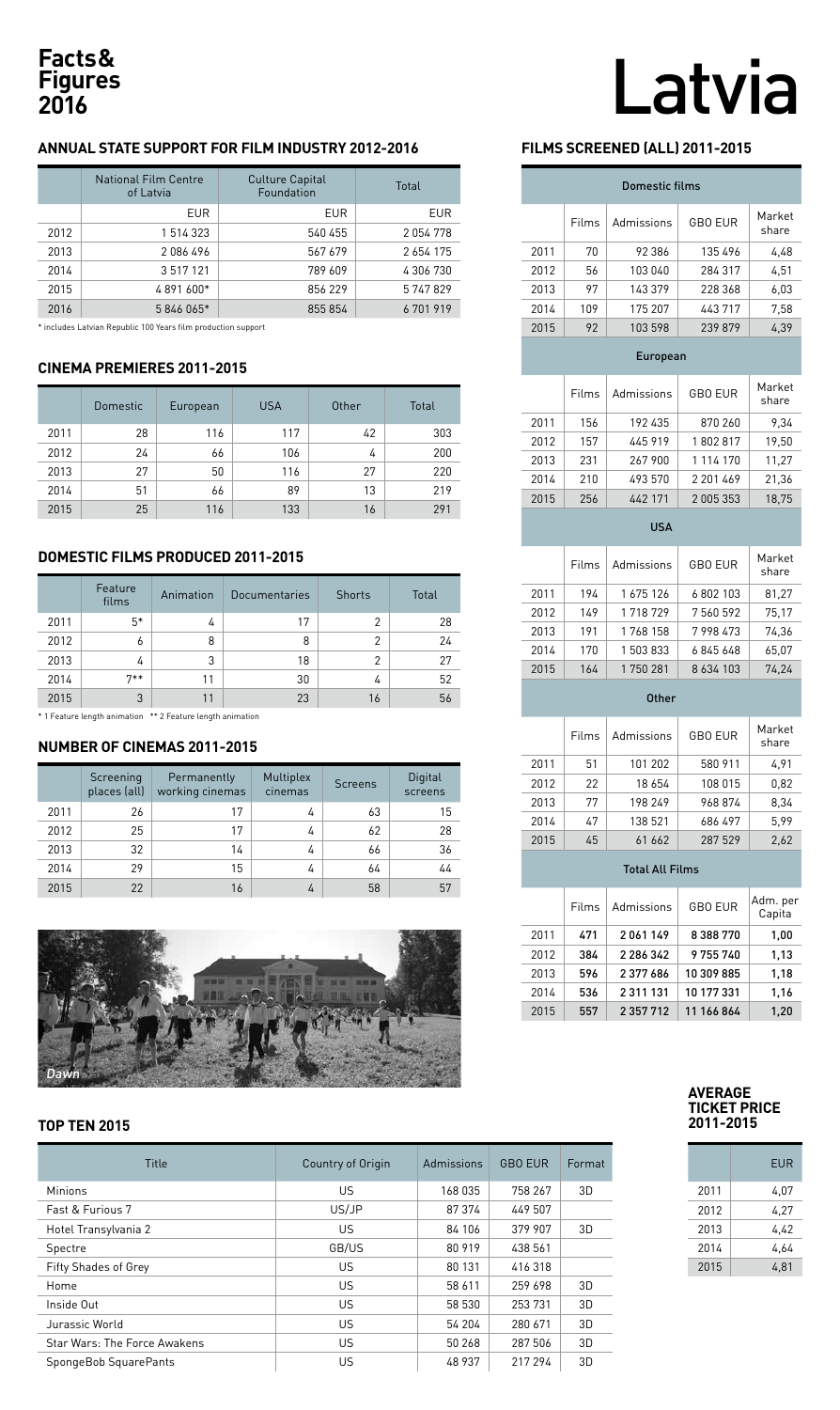### **Figures 2016**

#### **ANNUAL STATE SUPPORT FOR FILM INDUSTRY 2012-2016**

|      | Ministry of<br>Culture | Cultural<br>Foundation | Lithuanian Film<br>Centre | Total         |
|------|------------------------|------------------------|---------------------------|---------------|
|      | <b>EUR</b>             | <b>EUR</b>             | <b>EUR</b>                | <b>EUR</b>    |
| 2012 | 1 323 665              | 625 290                | 0                         | 1948955       |
| 2013 |                        |                        | 2 751 391                 | 2751391       |
| 2014 | -                      |                        | 3 0 2 4 5 0 1             | 3 0 2 4 5 0 1 |
| 2015 | -                      |                        | 3 078 652                 | 3078652       |
| 2016 | -                      | -                      | 3 078 652                 | 3078652       |

#### **CINEMA PREMIERES 2011-2015**

|      | Domestic | European | <b>USA</b> | Other | Total |
|------|----------|----------|------------|-------|-------|
| 2011 | 10       | 63       | 109        | 3     | 185   |
| 2012 | 6        | 82       | 89         | 9     | 186   |
| 2013 | 15       | 56       | 119        | 5     | 195   |
| 2014 | 14       | 66       | 101        | 6     | 187   |
| 2015 | 10       | 82       | 112        | 8     | 212   |

#### **DOMESTIC FILMS PRODUCED 2011-2015**

|      | Feature<br>films | Animation | Documentaries | <b>Shorts</b> | Total |
|------|------------------|-----------|---------------|---------------|-------|
| 2011 | $\overline{2}$   | 8         | 9             | 19            | 38    |
| 2012 | 4                | 10        | 18            |               | 33    |
| 2013 | 11               | 7         | 17            | 5             | 40    |
| 2014 | 8                | 7         | 18            | 7             | 40    |
| 2015 | 11               | 4         | 11            | o             | 35    |

#### **NUMBER OF CINEMAS 2011-2015**

|      | Screening<br>places (all) | Permanently<br>working cinemas | Multiplex<br>cinemas | <b>Screens</b> | Digital<br>screens |
|------|---------------------------|--------------------------------|----------------------|----------------|--------------------|
| 2011 | 45                        | 42                             | 9                    | 95             | 18                 |
| 2012 | 42                        | 42                             | 9                    | 95             | 21                 |
| 2013 | 42                        | 32                             | 10                   | 95             | 44                 |
| 2014 | 42                        | 32                             | 10                   | 95             | 44                 |
| 2015 | 42                        | 32                             | 10                   | 95             | 44                 |



# Facts&<br>Figures<br>2016 **Lithuania**

#### **FILMS SCREENED (all) 2011-2015**

| Domestic films |       |            |                |                 |  |
|----------------|-------|------------|----------------|-----------------|--|
|                | Films | Admissions | <b>GBO EUR</b> | Market<br>share |  |
| 2011*          | 12    | 296 693    | 1065697        | 10.44           |  |
| 2012*          | 10    | 80 469     | 285 244        | 2,88            |  |
| 2013*          | 17    | 510924     | 2045844        | 16,49           |  |
| 2014           | 21    | 747 001    | 3 3 3 8 2 9    | 23.18           |  |
| 2015           | 21    | 465370     | 2 126 232      | 13.81           |  |

| <b>European</b> |       |            |                |                 |  |
|-----------------|-------|------------|----------------|-----------------|--|
|                 | Films | Admissions | <b>GBO EUR</b> | Market<br>share |  |
| 2011*           | 63    | 475 245    | 1 774 767      | 17,01           |  |
| 2012*           | 82    | 553 719    | 2 127 264      | 17,88           |  |
| 2013*           | 56    | 409 504    | 1 631 716      | 13,22           |  |
| 2014            | 104   | 443 269    | 1994111        | 13.9            |  |
| 2015            | 118   | 638 345    | 2 740 575      | 17,8            |  |
| USA             |       |            |                |                 |  |

|       | <b>Films</b> | Admissions | <b>GBO EUR</b> | Market<br>share |
|-------|--------------|------------|----------------|-----------------|
| 2011* | 109          | 2068027    | 7476669        | 72,76           |
| 2012* | 89           | 2 121 490  | 8 326 559      | 75.92           |
| 2013* | 119          | 2 145 777  | 8709308        | 69.27           |
| 2014  | 130          | 1944 680   | 8 670 077      | 60,28           |
| 2015  | 135          | 2 132 754  | 10 077 037     | 65.48           |

**Other** 

|       | Films | Admissions | <b>GBO EUR</b> | Market<br>share |
|-------|-------|------------|----------------|-----------------|
| 2011* | 3     | 2 2 5 6    | 25 635         | 0,08            |
| 2012* | 9     | 38 762     | 144 142        | 1.39            |
| 2013* | 5     | 31 478     | 120 006        | 1,02            |
| 2014  | 6     | 99 645     | 380 570        | 2.64            |
| 2015  | 16    | 93 982     | 447963         | 2.91            |
|       |       |            |                |                 |

Total All Films

|       | Films | Admissions    | <b>GBO EUR</b> | Adm. per<br>Capita |  |
|-------|-------|---------------|----------------|--------------------|--|
| 2011* | 187   | 2842221       | 8568001        | 0.89               |  |
| 2012* | 190   | 2 794 440     | 8755945        | 0,93               |  |
| 2013* | 197   | 3097683       | 10875158       | 1,05               |  |
| 2014  | 261   | 3 2 3 4 5 9 5 | 14 378 587     | 1,11               |  |
| 2015  | 290   | 3 330 451     | 15 391 806     | 1,13               |  |

\* Only premieres

#### **AVERAGE TICKET PRICE 2011-2015**

|      | EUR  |
|------|------|
| 2011 | 3,62 |
| 2012 | 3,88 |
| 2013 | 4,04 |
| 2014 | 4.44 |
| 2015 | 4.62 |

#### **TOP TEN 2015**

| <b>Title</b>                                                                                  | Country of Origin | Admissions | <b>GBO EUR</b> | Format |
|-----------------------------------------------------------------------------------------------|-------------------|------------|----------------|--------|
| Minions                                                                                       | US                | 239 970    | 1 1 1 5 9 7 4  |        |
| Nepatyres/Inexperienced                                                                       | LT                | 171 069    | 798 909        |        |
| Fifty Shades Of Grey                                                                          | US                | 124849     | 609 749        |        |
| Hotel Transylvania 2                                                                          | US.               | 122 774    | 540 173        |        |
| Fast & Furious 7                                                                              | US/JP             | 112 590    | 529 938        |        |
| Traukinio apiplėšimas, kurį įvykdė Saulius ir Paulius /<br>Train Heist by Saulius and Paulius | LT                | 100 406    | 466 504        |        |
| Spectre                                                                                       | GB/US             | 74 955     | 373 243        |        |
| Kunigo nauda velniai gaudo /<br>Devils caughts the priest's benefits                          | LT                | 74 263     | 349 023        |        |
| The Martian                                                                                   | US/GB             | 69829      | 371 671        | 3D     |
| Star Wars: The Force Awakens                                                                  | US                | 63 592     | 359 808        | 3D     |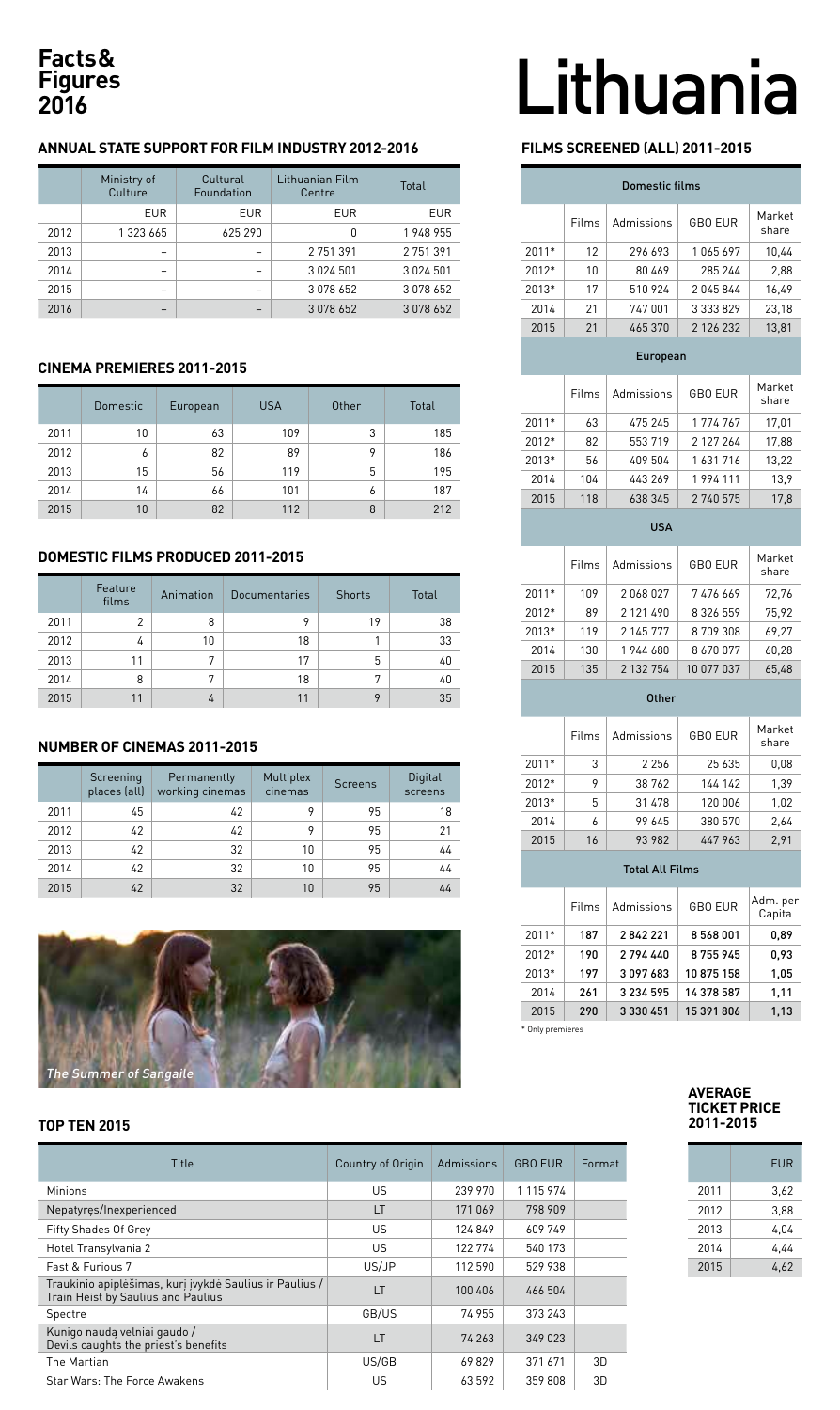## Baltic Feature Films

#### **ESTONIAN FEATURE FILMS RELEASED 2013-2015**

| <b>Original Title</b>                         | <b>English Title</b>                          | Director                     | Year of<br>Release |
|-----------------------------------------------|-----------------------------------------------|------------------------------|--------------------|
| 1944                                          | 1944                                          | Elmo Nüganen                 | 2015               |
| Vehkleja / Miekkailija                        | The Fencer                                    | Klaus Härö                   | 2015               |
| Supilinna salaselts                           | The Secret Society of Souptown                | Margus Paju                  | 2015               |
| Roukli                                        | Roukli                                        | Veiko Öunpuu                 | 2015               |
| Must alpinist                                 | <b>Ghost Mountaineer</b>                      | Urmas Eero Liiv              | 2015               |
| Vihane kunstnik/Sungnan Hwaga                 | Angry Painter                                 | Kyuhwan Jeon                 | 2015               |
| Ausma/Koit                                    | Dawn                                          | Laila Pakalnina              | 2015               |
| <b>Risttuules</b>                             | In the Crosswind                              | Martti Helde                 | 2014               |
| Ma ei tule tagasi                             | Won't Come Back (EE/RU/FI/BL/KZ)              | Ilmar Raag                   | 2014               |
| Maastik mitme kuuga                           | Landscape with Many Moons                     | Jaan Toomik                  | 2014               |
| Kirsitubakas                                  | Cherry Tobacco                                | Katrin Maimik, Andres Maimik | 2014               |
| Nullpunkt                                     | Zero Point                                    | Mihkel Ulk                   | 2014               |
| M.0.J.                                        | The Man in the Orange Jacket (LV/EE)          | Aik Karapetian               | 2014               |
| Väikelinna detektiivid ja Valge Daami saladus | Kid Detectives & The Secret of the White Lady | René Vilbre                  | 2013               |
| Mustad teemandid/ Dimantes Negros             | Black Diamonds (ES/PT/EE)                     | Miguel Alcantud              | 2013               |
| Mandariinid                                   | Tangerines (EE/GE)                            | Zaza Urushadze               | 2013               |
| Kertu                                         | Kertu                                         | Ilmar Raag                   | 2013               |
| Free Range: ballaad maailma heakskiitmisest   | Free Range: Ballad on Approving of the World  | Veiko Öunpuu                 | 2013               |
| Lisa Limone ja Maroc Orange*                  | Lisa Limone & Maroc Orange (EE/FI)*           | Mait Laas                    | 2013               |
| Kohtumõistja                                  | The Arbiter (EE/SE)                           | Kadri Kõusaar                | 2013               |
| Elavad pildid                                 | Living Images                                 | Hardi Volmer                 | 2013               |

\*Full length animation

#### **LATVIAN FEATURE FILMS RELEASED 2013-2015**

| <b>Original Title</b> | <b>English Title</b>                      | Director                            | Year of<br>Release |
|-----------------------|-------------------------------------------|-------------------------------------|--------------------|
| Ausma                 | Dawn (LV/EE/PL)                           | Laila Pakalnina                     | 2015               |
| M.O.Ž.                | Man in the Orange Jacket (LV/EE)          | Aik Karapetian                      | 2015               |
| Romeo un Džuljeta     | Romeo 'n Juliet                           | Māris Martinsons                    | 2015               |
| Akmeni manās kabatās* | Rocks in My Pockets (USA/LV)              | Signe Baumane                       | 2014               |
| Džimlai Rūdi Rallallā | Then It's Hi! Hi! Hee!                    | Māris Putninš, Jānis Cimermanis     | 2014               |
| Izlaiduma gads        | The Lesson (LV/RU)                        | Andris Gauja                        | 2014               |
| Modris                | Modris (LV/DE/GR)                         | Juris Kursietis                     | 2014               |
| OKI Okeāna vidū       | Oki - in the Middle of the Ocean (LV/USA) | Māris Martinsons                    | 2014               |
| Zelta zirgs*          | The Golden Horse (LV/LU/LT/DK)            | Reinis Kalnaellis, Valentas Aškinis | 2014               |
| Lošėjas               | The Gambler (LT/LV)                       | Ignas Jonynas                       | 2013               |
| Miglā                 | In the Fog (DE/RU/LV/BY/NL)               | Sergei Loznitsa                     | 2013               |
| Mammu es tevi mīlu    | Mother I Love You                         | Jānis Nords                         | 2013               |
| Sēnotāji              | Mushroomers                               | Ivars Tontegode                     | 2013               |

\*Full length animation

#### **LITHUANIAN FEATURE FILMS RELEASED 2013-2015**

| <b>Original Title</b>                                    | <b>English Title</b>                  | <b>Director</b>                             | Year of<br>Release |
|----------------------------------------------------------|---------------------------------------|---------------------------------------------|--------------------|
| Nepatyres                                                | Inexperienced                         | Julius Paulikas                             | 2015               |
| Traukinio apiplėšimas, kurį įvykdė<br>Saulius ir Paulius | Train Heist by Saulius and Paulius    | Ričardas Marcinkus.<br>Simonas Aškelavičius | 2015               |
| Kunigo naudą velniai gaudo                               | Devils caughts the priest's benefits  | Alvydas Šlepikas                            | 2015               |
| Dėdė, Rokas ir Nida                                      | Uncle, Rokas and Nida                 | <b>Justinas Krisiunas</b>                   | 2015               |
| Edeno sodas                                              | Garden Of Eden                        | Algimantas Puipa                            | 2015               |
| Mes Dainuosim                                            | We Will Sing                          | Robert Mullan                               | 2015               |
| Sangailės vasara                                         | The Summer of Sangaile                | Alanté Kavaïté                              | 2015               |
| Meistras ir Tatjana                                      | Master and Tatyana                    | Giedre Zickyte                              | 2015               |
| Ramybė mūsų sapnuose                                     | Peace To Us In Our Dreams             | Šarūnas Bartas                              | 2015               |
| Šventa Karvė                                             | Holy Cow                              | Donatas Ulvydas                             | 2014               |
| Pakeliui                                                 | When You Wake Up                      | Ričardas Marcinkus                          | 2014               |
| Rūsys                                                    | The Cellar                            | Ričardas Matačius                           | 2014               |
| Gustavo nuotykiai                                        | Around the World on a Flying Windmill | Augustinas Gricius,<br>Vaidas Lekavičius    | 2014               |
| Valentinas už 2ru                                        | Valentinas Behind the Doors           | Evaldas Kubilius                            | 2014               |
| Nesamasis laikas                                         | Non Present Time                      | Mykolas Vildžiūnas                          | 2014               |
| Santa                                                    | Santa (LT/FI)                         | Marius Ivaškevičius                         | 2014               |
| Už Lietuva!                                              | Redirected (LT/GB)                    | Emilis Vėlyvis                              | 2014               |
| Kaip pavogti žmoną                                       | How to Steal a Wife                   | Donatas Ulvydas                             | 2013               |
| Laikas kartu                                             | Time Together                         | Mark Aerial Waller                          | 2013               |
| Moterys meluoja geriau. Kristina                         | Women Lie Better, Kristina            | Alvydas Šlepikas                            | 2013               |
| Vardas tamsoje                                           | A Name in the Dark                    | Agnė Marcinkevičiūtė                        | 2013               |
| Lošėjas                                                  | The Gambler (LT/LV)                   | Ignas Jonynas                               | 2013               |
| Ekskursantė                                              | The Excursionist                      | Audrius Juzėnas                             | 2013               |
| <b>Streikas</b>                                          | We Will Riot                          | Romas Zabarauskas                           | 2013               |
| Laiškai Sofijai                                          | Letters to Sofija                     | Robert Mullan                               | 2013               |
| Emigrantai                                               | Emigrants                             | Justinas Krisiūna                           | 2013               |
| Valentinas vienas                                        | Valentine Alone                       | Donatas Ulvydas                             | 2013               |
| Tyli naktis                                              | Christmas, Uncensored                 | Maris Martinsons                            | 2013               |